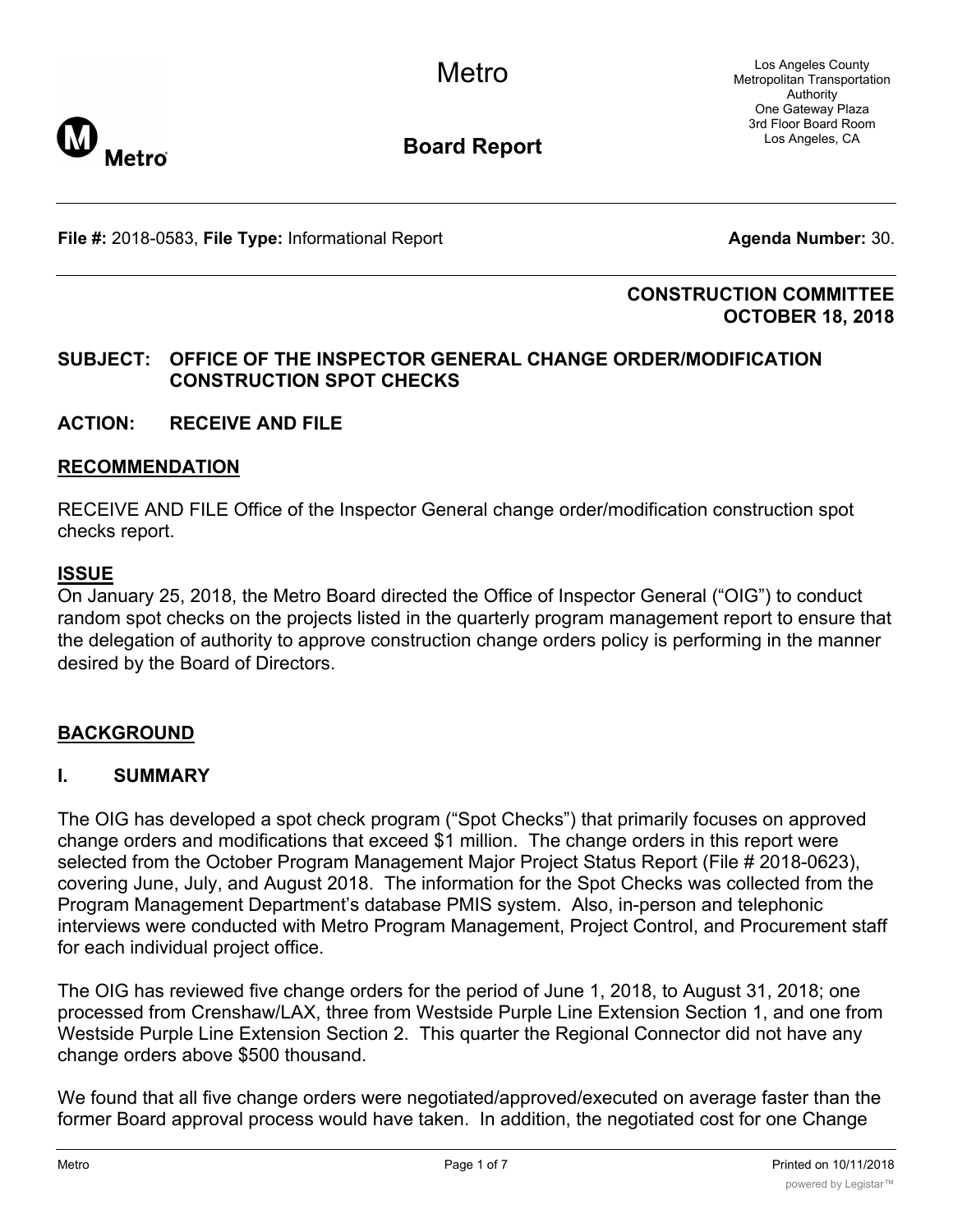Order was lower than the independent cost estimate (ICE) and four were higher than the Metro's ICE, but were lower than the contractor's proposed price. For the change orders/modifications the OIG reviewed, some of the Spot Checks have shown that the delegation of authority has, in certain cases, resulted

in:

- Minimizing/reducing delay costs,
- · A negotiated amount that was reasonable for the work to be done; and
- · Minimizing construction delays.

Each Spot Check summarizes the following areas:

- Introduction of change order/modification
- Facts of Change Order (charts and pictures shown on Attachment A)
- · Scope of Work
- · Budget
- · Time to Execute Change Order
- **Recommendations**

Metro's Program Control department agreed to work with individual Project Management field offices to obtain responses to the recommendations in this report. They agreed to put responses to the OIG Spot Checks in a matrix and provide to the OIG within 30 days after the Board report is issued.

### **DISCUSSION**

### **II. Spot Checks Performed in this Quarter**

### **A. Spot Check #1 - Crenshaw/LAX Transit Project**

This OIG Spot Check report concerns the Crenshaw/LAX Transit Corridor Project (Contract C988 MOD-00347.2).

### **Facts of Change Order**

See Attachment A Spot Check #1 chart and pictures.

### **Summary #1**

**Scope of Work -** This modification is to add lighted handrails to the center walkway in the two underground sections (UG1), which will facilitate emergency evacuation of the train. This change came about when the Metro Fire and Life Safety Group reviewed the preliminary designs. The Safety group was concerned about impaired visibility from smoke for exiting patrons during a fire in the tunnel and requested calculations to show the environment would be tenable. The contractor's designer performed the calculations and determined there would be visibility issues for passengers exiting the tunnel during an emergency. Lighted handrails and 4-inch wide thermoplastic edge striping were the solutions for emergency exiting situations. In addition to the lighted handrails, multiple power circuits, redundant circuits, routing on either side of the walkway, and adjustment to overhead lighting were added to the electrical design and construction.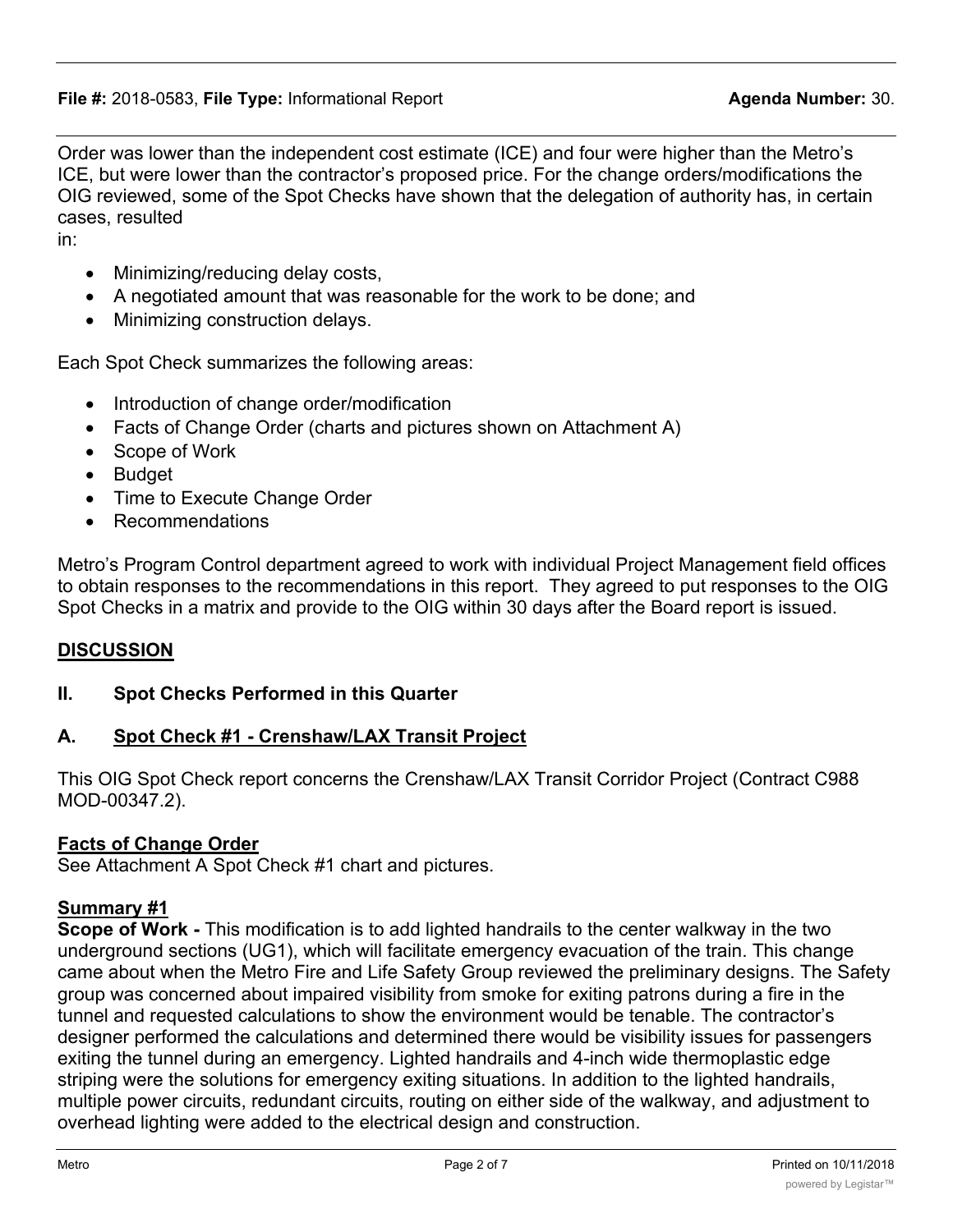**Budget -** The modification was awarded for \$1,600,000. The contractor's proposal was \$1,669,709 and the ICE was \$1,480,224. The award was 8.1% more than the Metro ICE but was lower than the contractor's proposal. See Attachment A Spot Check #1 chart.

**Schedule -**The initial review of preliminary plans by the Metro Fire and Life Safety Group was in February 2017. Calculations, decisions and the agreed upon scope of work occurred on August 16, 2018. The modification was executed on August 31, 2018, twelve work-days later. If this modification were to go to the Board it would be on the October agenda which would be 51 work-days later. From the final scope of work to the October Board meeting there would be a time savings of 39 work-days.

### **Recommendation**

This is a unique situation with the UG1 not being a full continuous tunnel section and therefore has less light. It took over 18 months (February 2017) to evaluate options and come to an agreed upon solution. Management should note the steps and procedures in Lessons Learned and follow up during management group discussions, on ways to expedite and coordinate future situations involving evaluation of numerous options to quickly reach a best alternative.

# **B. Spot Check#2 - Purple Line Extension Section 1 Transit Project**

This OIG Spot Check report concerns the Purple Line Extension Section 1 Transit Project (Contract C1045 MOD-00060).

## **Facts of Change Order**

See attachment A Spot Check #2 chart.

## **Summary #2**

**Scope of Work -** This modification is the result of additional requirements identified in the Memorandum of Agreement (MOA) between City of Beverly Hills (COBH) and Metro. The contractor was awarded the Purple Line Extension Section 1 contract prior to the MOA being completed. The MOA included many additional requirements that have a significant financial impact.

**Budget -** The award amount for this modification is \$18,993,374. The contractor's proposal was \$20,828,391 and the ICE was \$17,015,066. The award was \$1,835,017 below the contractor's proposal or 8.8% less than the contractor's price to complete the work. The negotiated amount was 10.4% higher than the ICE. See attachment A Spot Check #2 chart.

**Schedule -** The new delegation process was utilized for this modification. The agreed upon scope of work occurred on June 19, 2018, and the modification was executed on August 07, 2018, which was done in 36 work-days. If this modification were to go to the Board it would be on the September agenda which would be 73 work-days later. From the final scope of work to the September Board meeting there would be a time savings of 37 work-days. See attachment A Spot Check #2 chart.

## **Recommendation**

This was a large dollar amount modification, but the contract administrator kept the award both close to the ICE and the contractor's proposal. The negotiation of the MOA with COBH took from October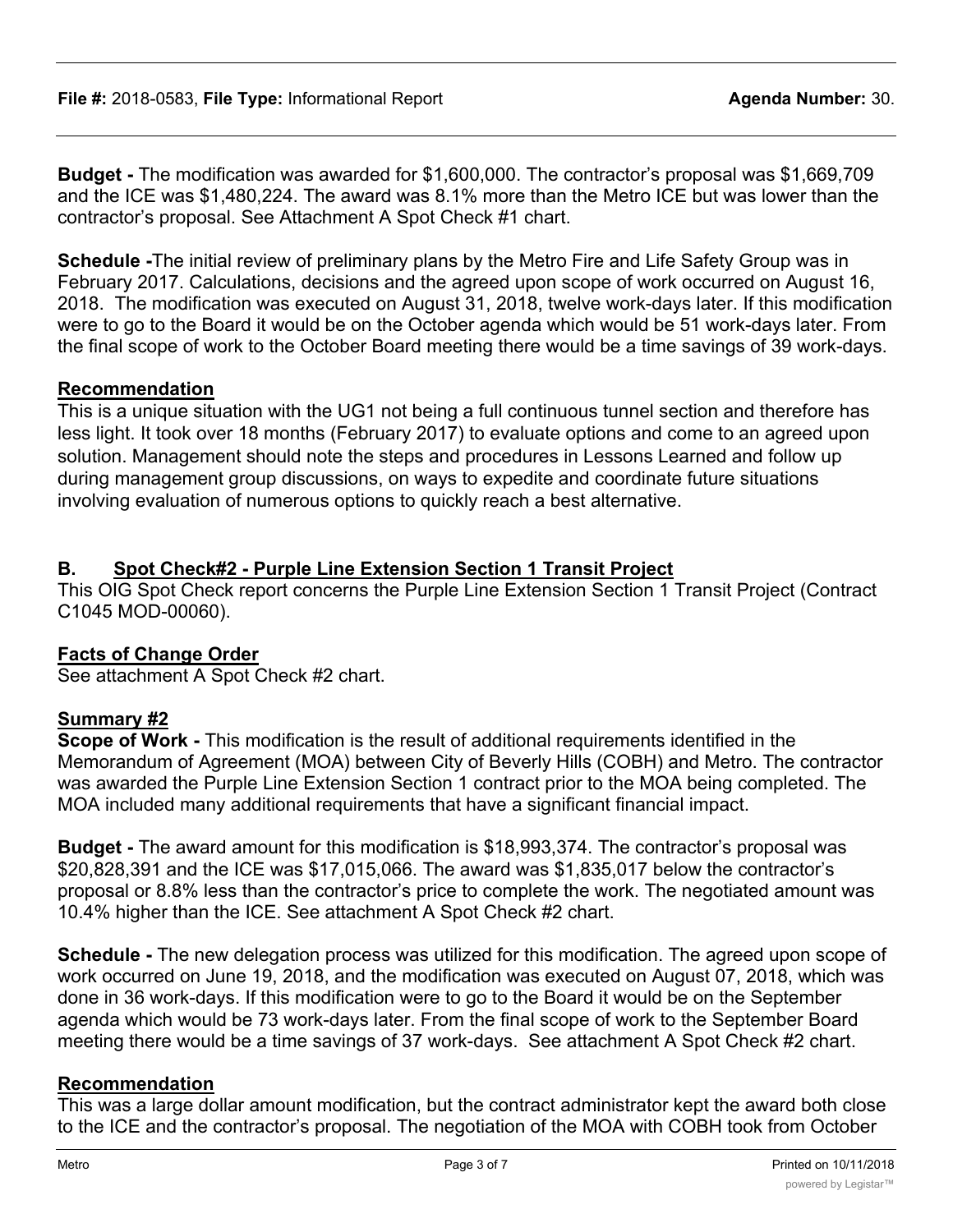2014 to February 2017 (over 28 months) to negotiate and therefore was not included with the award of the Purple Line Extension Section 1 Transit Project contract.

The OIG recommends to start future MOA processes with cities during the planning stages of the Environmental Assessment and identify the concerns/matters relating to the MOA in the Risk Registry.

# **C. Spot Check#3 - Purple Line Extension Section 1 Transit Project**

This OIG Spot Check report concerns the Purple Line Extension Section 1 Transit Project (Contract C1045 MOD-00061).

# **Facts of Change Order**

See attachment A Spot Check #3 chart.

# **Summary #3**

**Scope of Work -** This modification is to provide additional calculations and reports to reflect the changes pursuant to a Deviation Request (DR) and design-builders bonding expense. Metro Design Criteria states Building Settlement Criteria limits specifies acceptable building settlement of 0.5-inch, which included both Support of Excavation (SOE) and dewatering settlement. In the field, dewatering was significant and needed to be verified. Three separate contractors verified that there was significant dewatering settlement as much as 1.5-inches. Therefore the Metro Design Criteria needed to be updated. The dewatering settlement plus the SOE now allows up to 2 inches (0.5-inch SOE + 1.5-inch dewatering) for total settlement. The DR change requests three alert levels to be calculated at each stage of the excavation for movement. The contractor had to reconcile multiple comments and recalculate predicted alert values. Multiple submittals of Geotechnical reports and Instrumentation drawings were prepared to address the excess building settlement stated in the Metro DR.

**Budget -** The award amount for this modification is \$1,078,680. The contractor's proposal was \$1,277,305 and the ICE was \$1,208,883. The award amount was \$198,625 below the contractor's proposal or 15.5% less than the contractor's price to complete the work. In this situation, the ICE, the proposal, and the negotiated amount were all within close proximity of each other. See attachment A Spot Check #3 chart.

**Schedule -** The new delegation process was utilized for this modification. The agreed upon scope of work occurred on July 5, 2018 and the modification was executed on August 1, 2018, which was done in 20 work-days. If this modification were to go to the Board it would be on the September agenda which would be 61 work-days later. From the final scope of work to the September Board meeting there would be a time savings of 41 work-days. See attachment A Spot Check #3 chart.

## **Recommendation**

The OIG recommends this matter concerning dewatering and SOE be added to the Lessons Learned files and the separation of dewatering and SOE be updated in the Metro Design Criteria as a special case.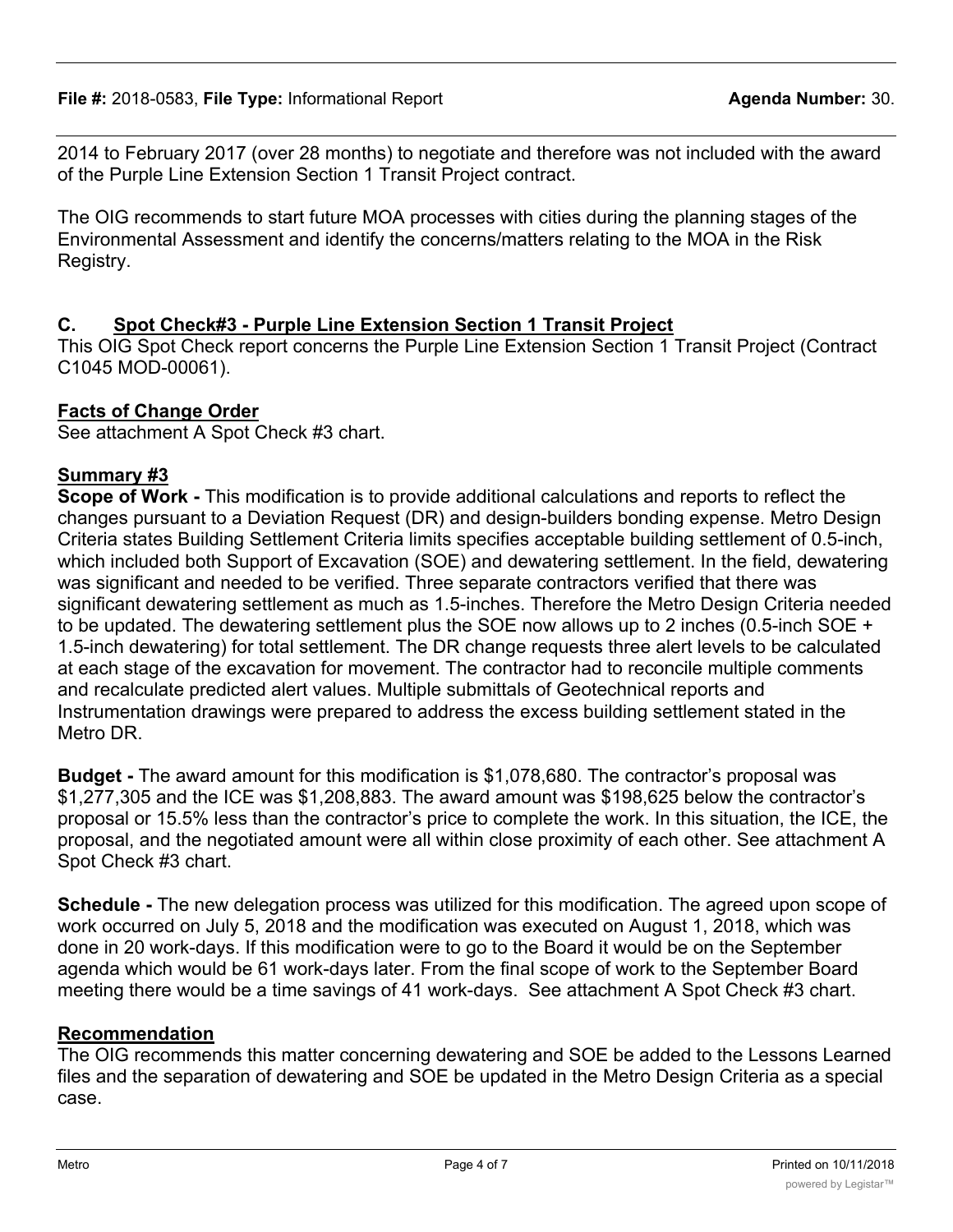# **D. Spot Check#\_4\_- Purple Line Extension Section 1 Transit Project**

This OIG Spot Check report concerns the Purple Line Extension Section 1 Transit Project (Contract C1045 MOD-00058).

# **Facts of Change Order**

See attachment A Spot Check #4 chart and pictures.

# **Summary #4**

**Scope of Work -** This modification is to purchase and install additional instrumentation that detects settlement. As discussed in Spot Check #3, building settlement comes from both SOE and dewatering settlement. As the earth at La Brea station is excavated, settlement of the adjacent structures and roadway must be monitored. Settlement due to dewatering at the La Brea station was found to be in excess of the Metro design criteria, original design, and calculations (Mod 00061 justifies the supplemental instrumentation). Instrumentation shall be purchased, installed, monitored and removed. The contractor is responsible for weekly monitoring for 99 weeks. Then quarterly reading will begin for 16 quarters. There will also be an additional 20 readings as requested by Metro. Instrumentation for monitoring and settlement points are to be set up on buildings, streets, sidewalks, and utilities. The instrumentation will electronically measure and record elevation changes. See attachment A Spot Check #4 pictures.

**Budget -** This modification was negotiated and award is \$1,386,678. The contractor's proposal was \$5,877,106 and the ICE was \$513,577. The award amount was \$4,490,428 below the contractor's proposal or 76% less than the contractor's price to complete the work. In this situation, the ICE did not accurately capture the work to be performed, therefore the independent estimate was not representative of work stated in the agreed upon scope of work. See attachment A Spot Check #4 chart.

**Schedule -** The new delegation process was utilized for this modification. The agreed upon scope of work occurred on April 16, 2018 and the modification was executed on June 14, 2018, which was done in 44 work-days. If this modification were to go to the Board it would be on the June agenda which would be 54 work-days later. From the final scope of work to the June Board meeting there would be a time savings of 10 work-days. See attachment A Spot Check #4 chart.

### **Recommendation**

The Independent Cost Estimate was not an accurate representation of work stated in the agreed upon scope of work. The OIG recommends that the project manager or knowledgeable person from the project team, establishes a coordination meeting both in the field and office for the estimator to see and hear each detail of new scope of work. Hearing and visualization of the scope changes will assist the estimator in preparing a more accurate Independent Cost Estimate.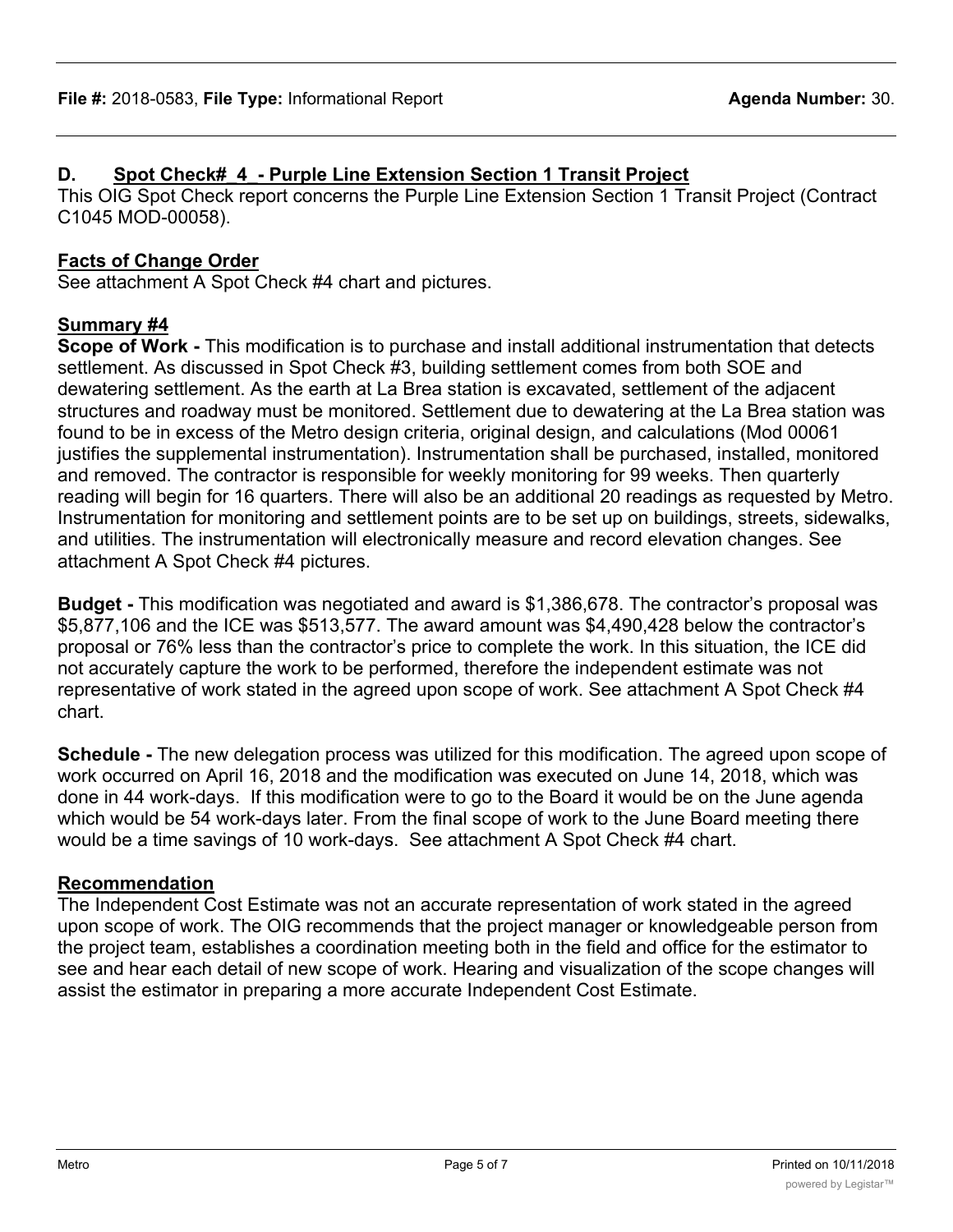# **E. Spot Check #5 - Purple Line Extension Section 2 Transit Project**

This OIG Spot Check report concerns the Purple Line Extension Section 2 Transit Project (Contract C1120 MOD-00015).

# **Facts of Change Order**

See attachment A Spot Check #5 chart and picture.

# **Summary #5**

**Scope of Work -** This modification is to pay for professional services, furnish management, coordination, labor, equipment, materials and other services to perform the final design of the main station entrance for Century City Constellation Metro station.

Since late 2015, Metro management has been proactively coordinating with the developer of the property on the corner of Constellation Boulevard and Avenue of the Stars in an effort to facilitate a negotiated real estate acquisition. During preparation of the RFP, Metro management directed its engineering consultant to separate the drawings for the station entrance and the plaza from the rest of the station, and to put them at the back of the package so that they could be easily replaced as an amendment during the procurement, or as a contract modification early in the final design phase of the design/build contract. This was done to allow time for the Avenue of Stars developer to complete their design plans for the plaza area, incorporating Metro's entrance. The owner has recently shared their final architectural plans with Metro and is ready to move forward. Construction of the owner's shoring work is scheduled to begin in Fall 2018, and Metro is continuing with utility relocation in the adjacent streets. See attachment A Spot Check #5 picture.

**Budget -** The award amount for this modification is \$1,258,310. The contractor's proposal was \$1,369,735 and the ICE was \$1,228,893. The award amount was \$111,425 below the contractor's proposal or 8.1% less than the contractor's price to complete the work. For this modification the negotiated amount was 2.4% above the ICE. Contractor's proposal, the ICE and the final negotiated amount were very close in price. See attachment A Spot Check #5 chart.

**Schedule -** The new delegation process was utilized for this modification. The agreed upon scope of work occurred on August 16, 2018 and the modification was executed on August 24, 2018, which was done in 7 work-days. If this modification were to go to the Board it would be on the October agenda which would be 51 work-days later. From the final scope of work to the October Board meeting there would be a time savings of 44 work-days. See attachment A Spot Check #5 chart.

# **Recommendation**

The OIG understands the real estate transaction between the developer and Metro is not a signed agreement as of the time of this report. We recommend that Metro management and Metro real estate staff work expeditiously with the developer to finalize cost estimates and complete the real estate transaction to minimize the likelihood of additional costs associated with further modifications to the design of the station entrance.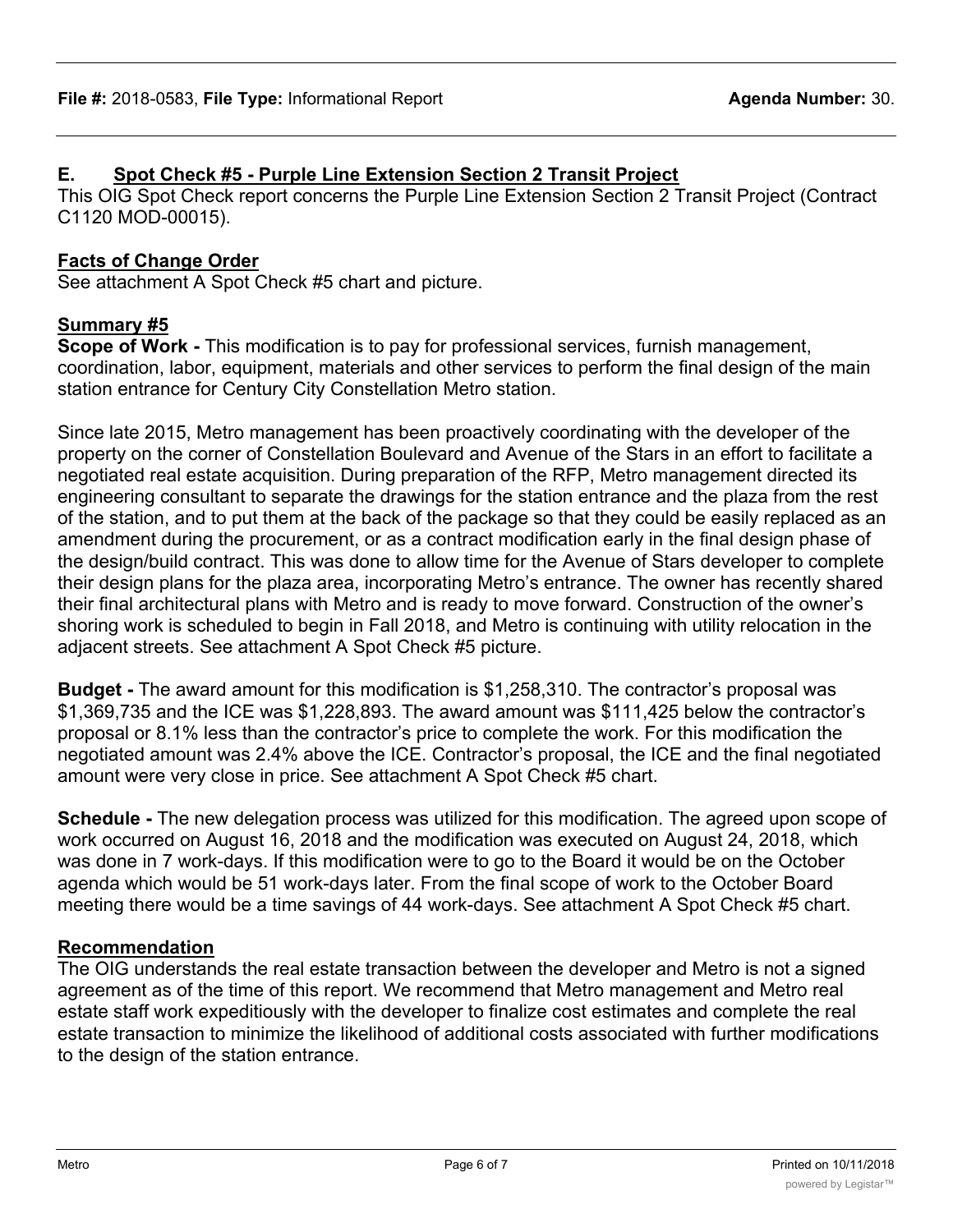### **FINANCIAL IMPACT**

There is no financial impact to the agency.

### **IMPLEMENTATION OF STRATEGIC PLAN GOALS**

The recommendations that the Office of Inspector General has put forward support the Strategic Plan Goal #5: Provide responsive, accountable, and trustworthy governance within the Metro organization. The OIG focuses on fraud, waste, and abuse. For each selected change order/modification reviewed, the OIG is evaluating if fraud, waste, or abuse is taking place. We report the details of why the change order is 'out of scope' and support the information with our construction best practices recommendations, more particularly focusing on lessons learned, improving efficiencies, and prudent spending. Our goal is to provide accountable, trustworthy information to the Board and though our recommendations provide governance to Metro.

### **NEXT STEPS**

The Office of Inspector General will continue reporting to the Board the results of Construction Change Order Spot Checks selected from the Program Management Major Project Status Quarterly Report. The next OIG Construction Spot Check report will be in January.

Program Control and Program Management agreed to respond to the recommendations of the OIG found in this report within 30 days. We are working with Management for the responses to the prior OIG Construction Spot Check reports. Responses to our recommendations will be set forth in the January OIG Construction Change Order Spot Check Quarterly Report.

### **ATTACHMENTS**

Attachment A - [Chart and Pictures for Spot Checks]

Prepared by: Prepared by: Suzanna Sterling, Construction Specialist Investigator, (213) 244-7368 Reviewed by: Karen Gorman, Inspector General, (213) 244-7337

Aren Gorman Inspector General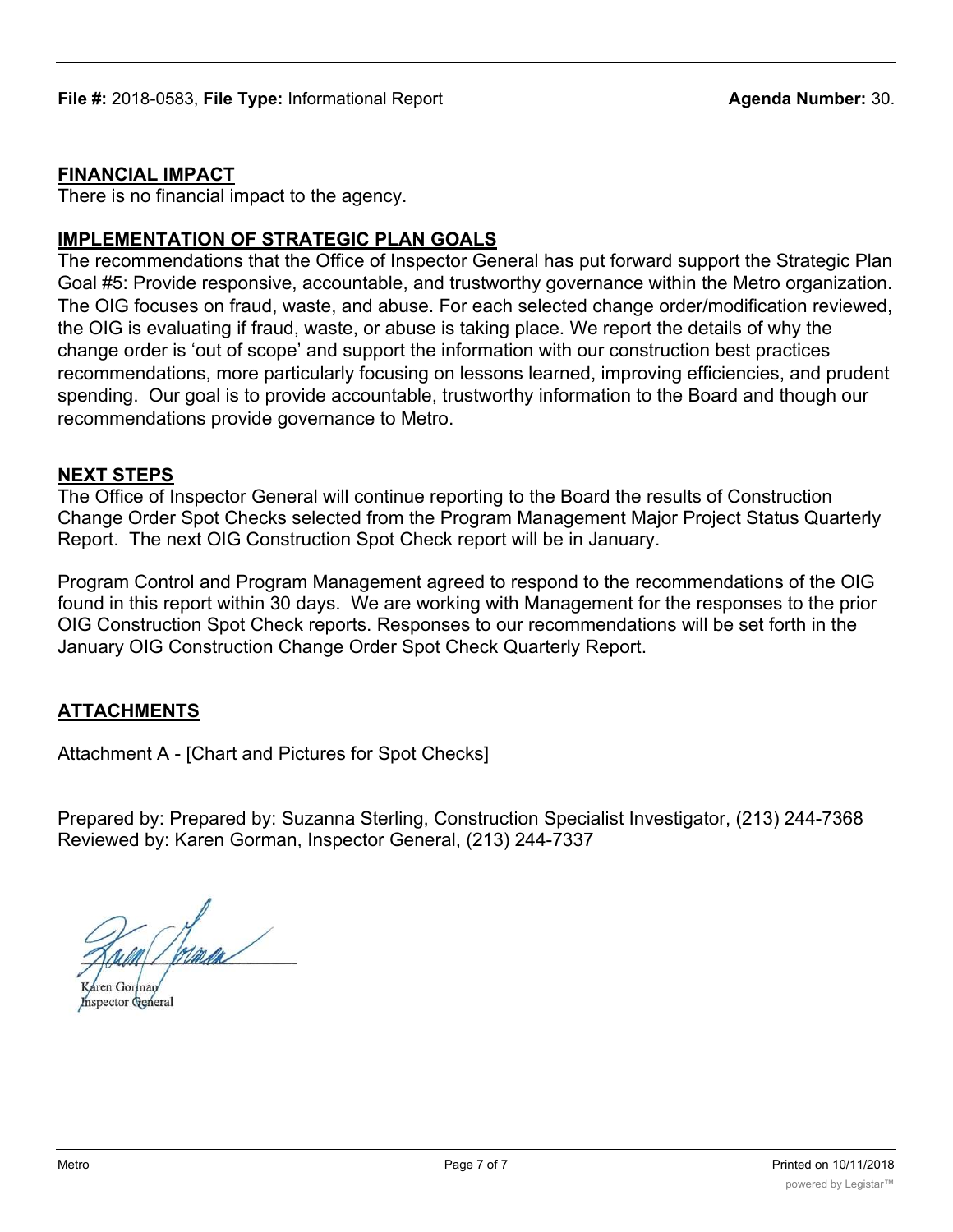## **Spot Check #1 - Crenshaw/LAX Transit Project - Contract C0988**

## **Facts of Change Order**

| Description of Modification -MOD-000347.2: Underground section 1(UG1) |                 |  |
|-----------------------------------------------------------------------|-----------------|--|
| Center Walkway Lighted Handrail (supersedes MOD-000347 and 347.1)     |                 |  |
|                                                                       |                 |  |
| <b>Change Order Dates:</b>                                            |                 |  |
| Scope of Work approved                                                | August 16, 2018 |  |
| <b>Modification Executed</b>                                          | August 31, 2018 |  |
|                                                                       |                 |  |
| Elapsed Time for Executing Change Order:                              |                 |  |
| Using new delegated process                                           | 12 work days    |  |
| Estimate using former Board approval process                          | 51 work days    |  |
|                                                                       |                 |  |
| Cost of Change Order:                                                 |                 |  |
| Metro independent cost estimate (ICE)                                 | \$1,480,224     |  |
| Contractor's proposed cost                                            | \$1,669,709     |  |
| Negotiated amount                                                     | \$1,600,000     |  |
| Negotiated amount over ICE                                            | \$119,776       |  |
| Percentage of negotiated amount over ICE                              | 8.1%            |  |







UG-1 - Tunnel section without the cover

 Center walkway at UG-1 Area for lighted handrail, 4-inch wide thermoplastic edge striping, overhead lighting adjustments, power circuits, and redundant circuits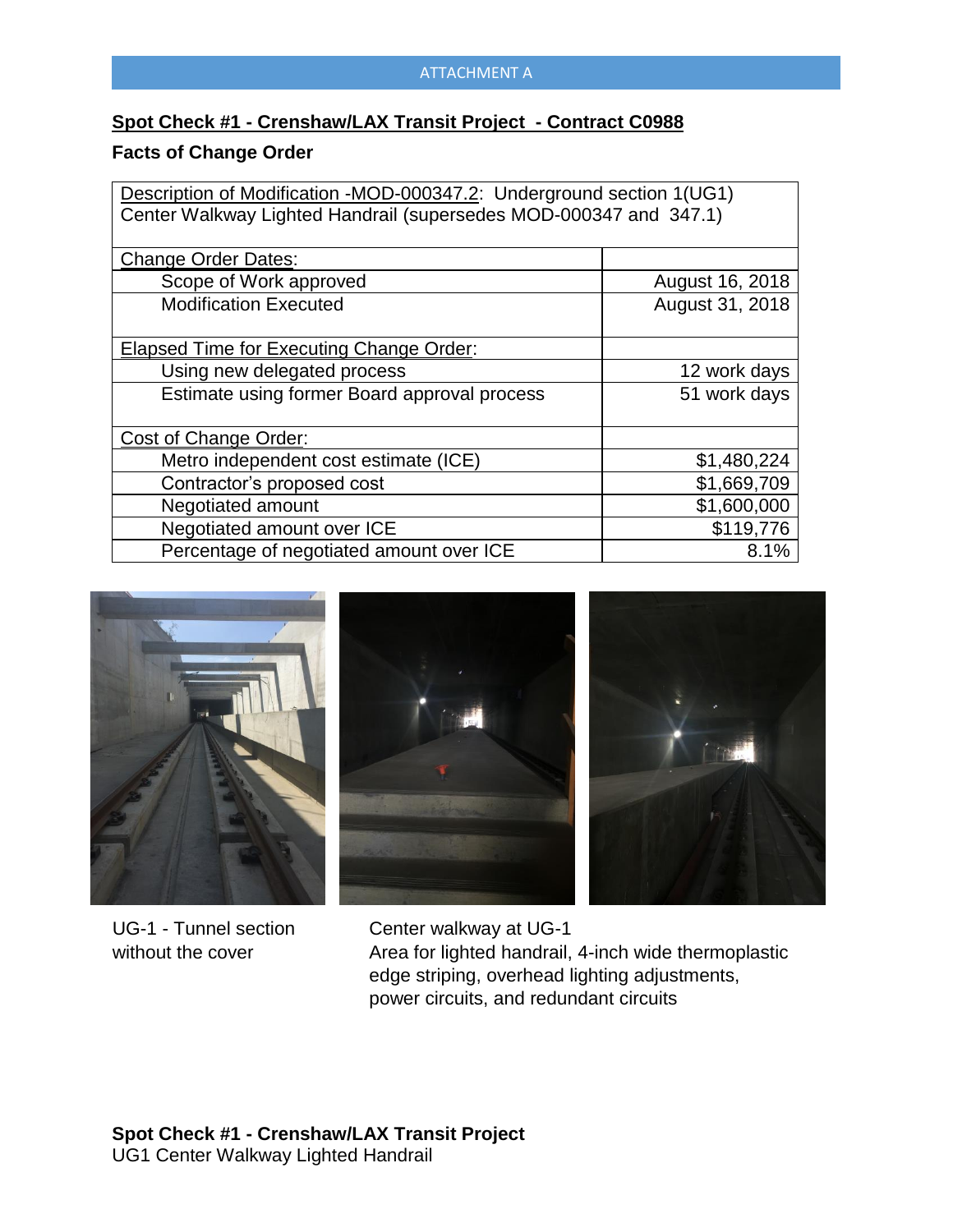### ATTACHMENT A

# **Spot Check #2 - Purple Line Section 1 Transit Project - Contract C1045**

# **Facts of Change Order**

| <b>Accommodate City of Beverly Hills</b><br>Description of Modification -MOD-00060 |                 |
|------------------------------------------------------------------------------------|-----------------|
| Memorandum of Agreement (MOA)                                                      |                 |
|                                                                                    |                 |
| <b>Change Order Dates:</b>                                                         |                 |
| Scope of Work approved                                                             | June 19, 2018   |
| <b>Modification Executed</b>                                                       | August 07, 2018 |
|                                                                                    |                 |
| Elapsed Time for Executing Change Order:                                           |                 |
| Using new delegated process                                                        | 36 work days    |
| Estimate using former Board approval process                                       | 75 work days    |
|                                                                                    |                 |
| Cost of Change Order:                                                              |                 |
| Metro independent cost estimate (ICE)                                              | \$17,015,066    |
| Contractor's proposed cost                                                         | \$20,828,391    |
| Negotiated amount                                                                  | \$18,993,374    |
| Negotiated amount over ICE                                                         | \$1,978,308     |
| Amount negotiated under Contractors proposal                                       | \$1,835,017     |

# **Spot Check #3 - Purple Line Section 1 Transit Project - Contract C1045**

# **Facts of Change Order**

| Additional SOE Design work for<br>Description of Modification -MOD-00061 |                 |  |
|--------------------------------------------------------------------------|-----------------|--|
| La Brea Station due to deviation request for building settlement         |                 |  |
| <b>Change Order Dates:</b>                                               |                 |  |
| Scope of Work approved                                                   | July 05, 2018   |  |
| <b>Modification Executed</b>                                             | August 01, 2018 |  |
|                                                                          |                 |  |
| Elapsed Time for Executing Change Order:                                 |                 |  |
| Using new delegated process                                              | 20 work days    |  |
| Estimate using former Board approval process                             | 61 work days    |  |
|                                                                          |                 |  |
| Cost of Change Order:                                                    |                 |  |
| Metro independent cost estimate (ICE)                                    | \$1,208,883     |  |
| Contractor's proposed cost                                               | \$1,277,305     |  |
| Negotiated amount                                                        | \$1,078,680     |  |
| Negotiated amount under ICE                                              | \$130,203       |  |
| Amount negotiated under Contractors proposal                             | \$198,625       |  |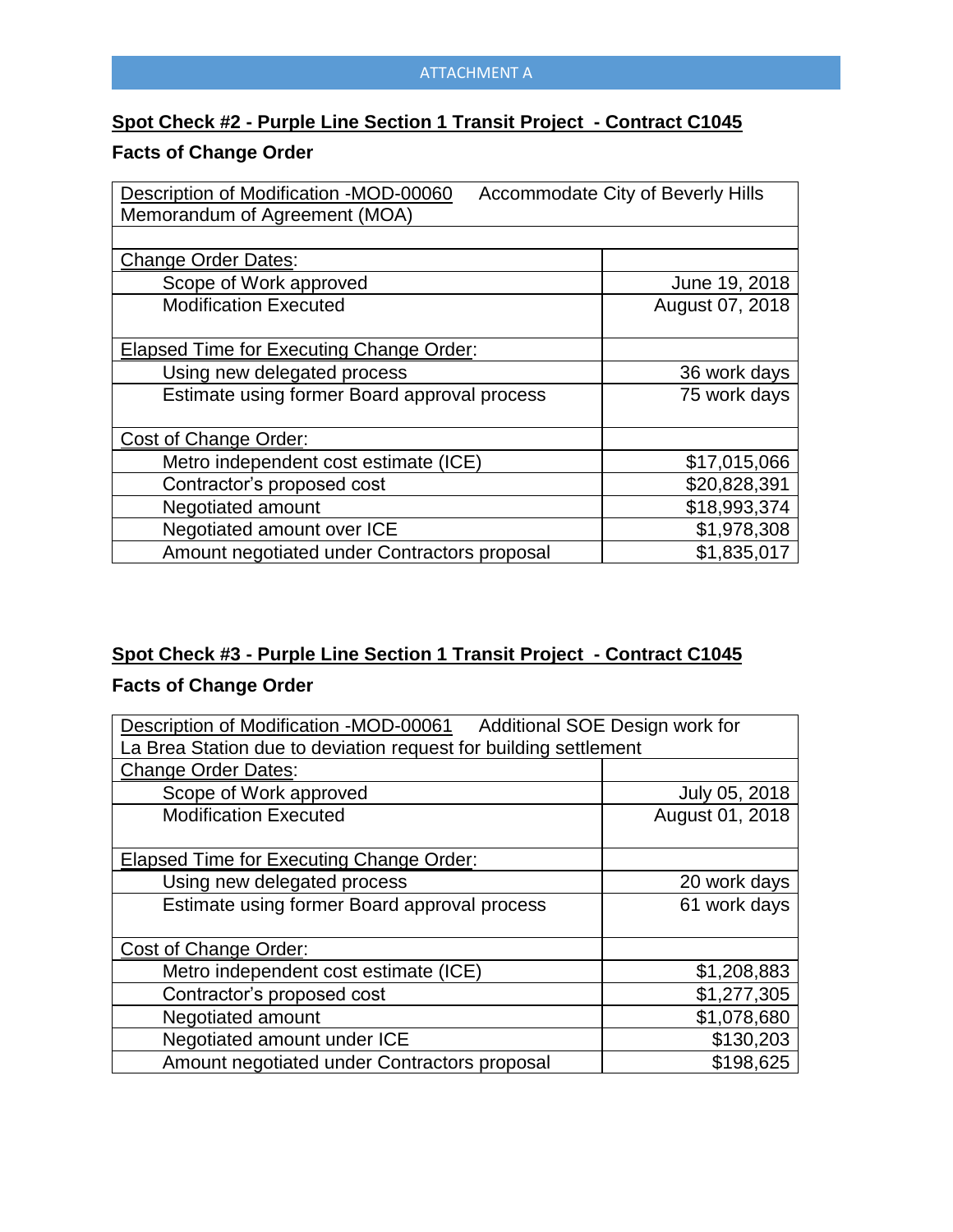#### ATTACHMENT A

# **Spot Check#\_4\_- Purple Line Section 1 Transit Project - Contract C1045**

### **Facts of Change Order**

| Description of Modification -MOD-00058<br>La Brea Additional Instrumentation |                |
|------------------------------------------------------------------------------|----------------|
| <b>Change Order Dates:</b>                                                   |                |
| Scope of Work approved                                                       | April 16, 2018 |
| <b>Modification Executed</b>                                                 | June 14, 2018  |
| Elapsed Time for Executing Change Order:                                     |                |
| Using new delegated process                                                  | 44 work days   |
| Estimate using former Board approval process                                 | 54 work days   |
| Cost of Change Order:                                                        |                |
| Metro independent cost estimate (ICE)                                        | \$513,577      |
| Contractor's proposed cost                                                   | \$5,877,106    |
| Negotiated amount                                                            | \$1,386,678    |
| Negotiated amount over ICE                                                   | \$873,101      |
| Amount negotiated under Contractors proposal                                 | \$4,490,428    |



Survey camera shoots signal and reads current elevation of street target



Street instrumentation target similar to lane marker but has an initial recorded elevation camera shoots signal to reflective prism



Solar powered instrumentation

**Spot Check #4 - Purple Line Section 1 Transit Project**  La Brea Additional Instrumentation